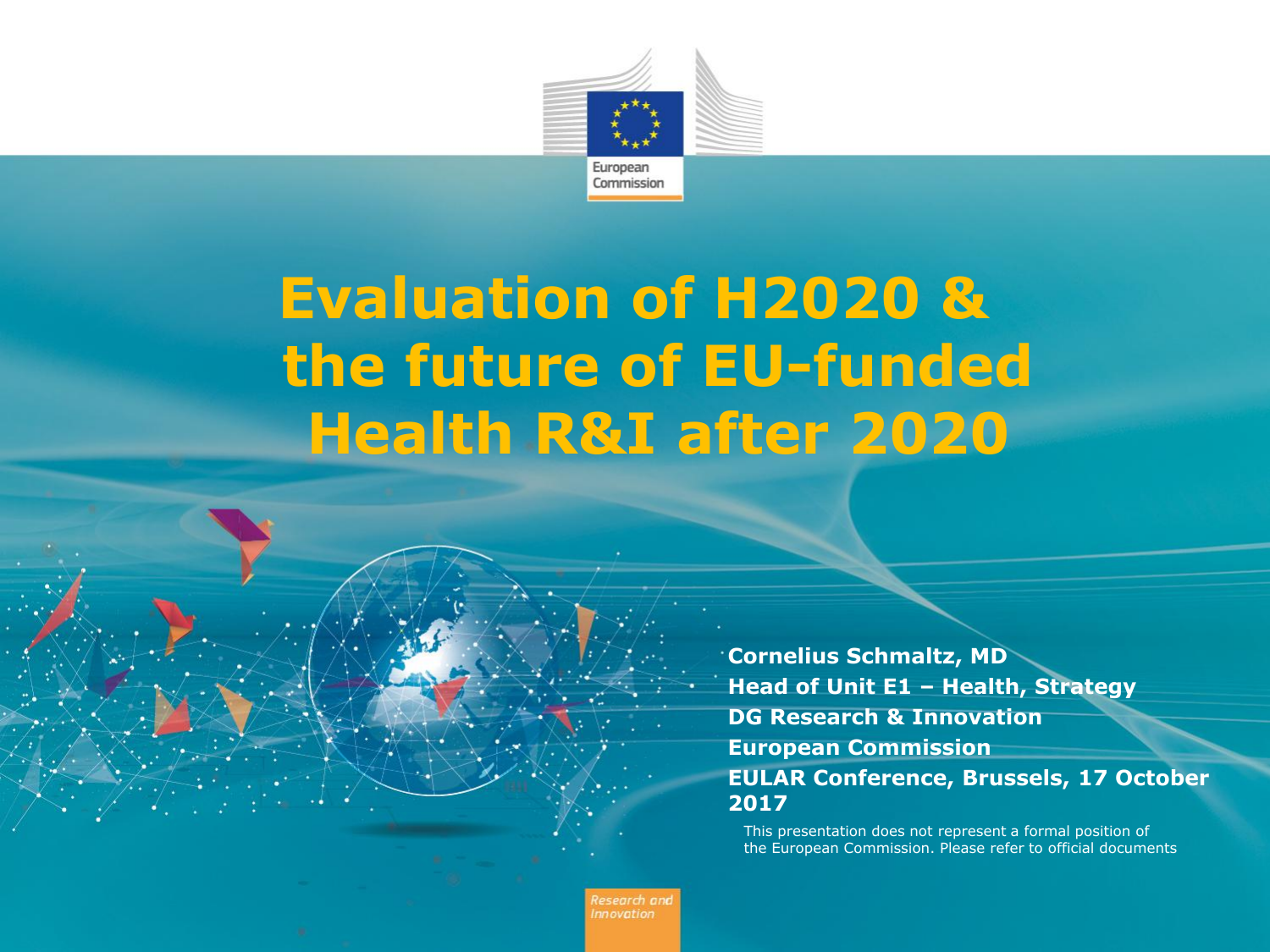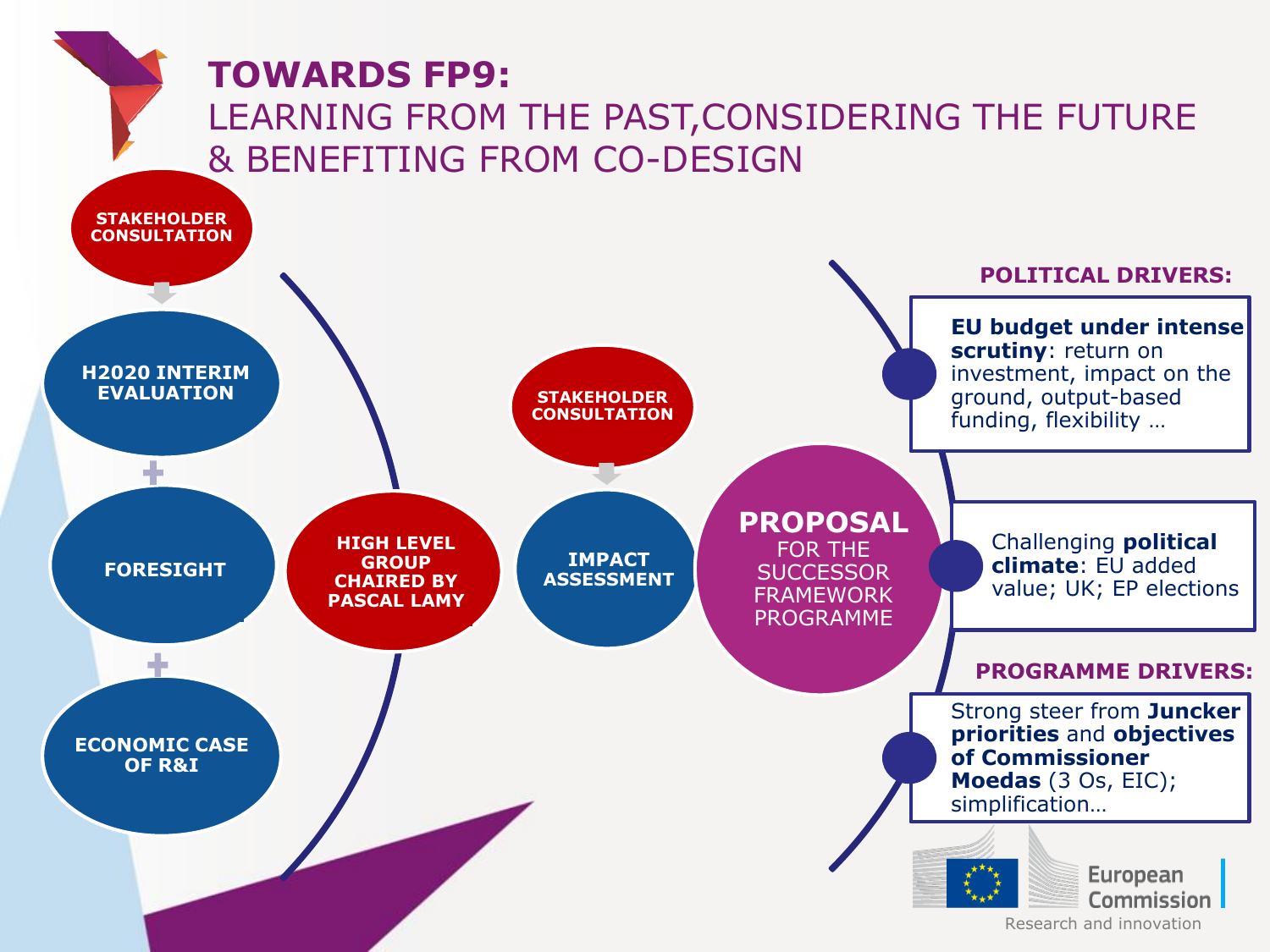### **TOWARDS FP9:**  INTERIM EVALUATION - EU POLICY CYCLE

#### **Full Horizon 2020 Interim Evaluation results:**

[ec.europa.eu/research/evaluations/index\\_en.cfm?pg=h2020evaluation](ec.europa.eu/research/evaluations/index_en.cfm?pg=h2020evaluation)



**Research and Innovation** 

Research and innovation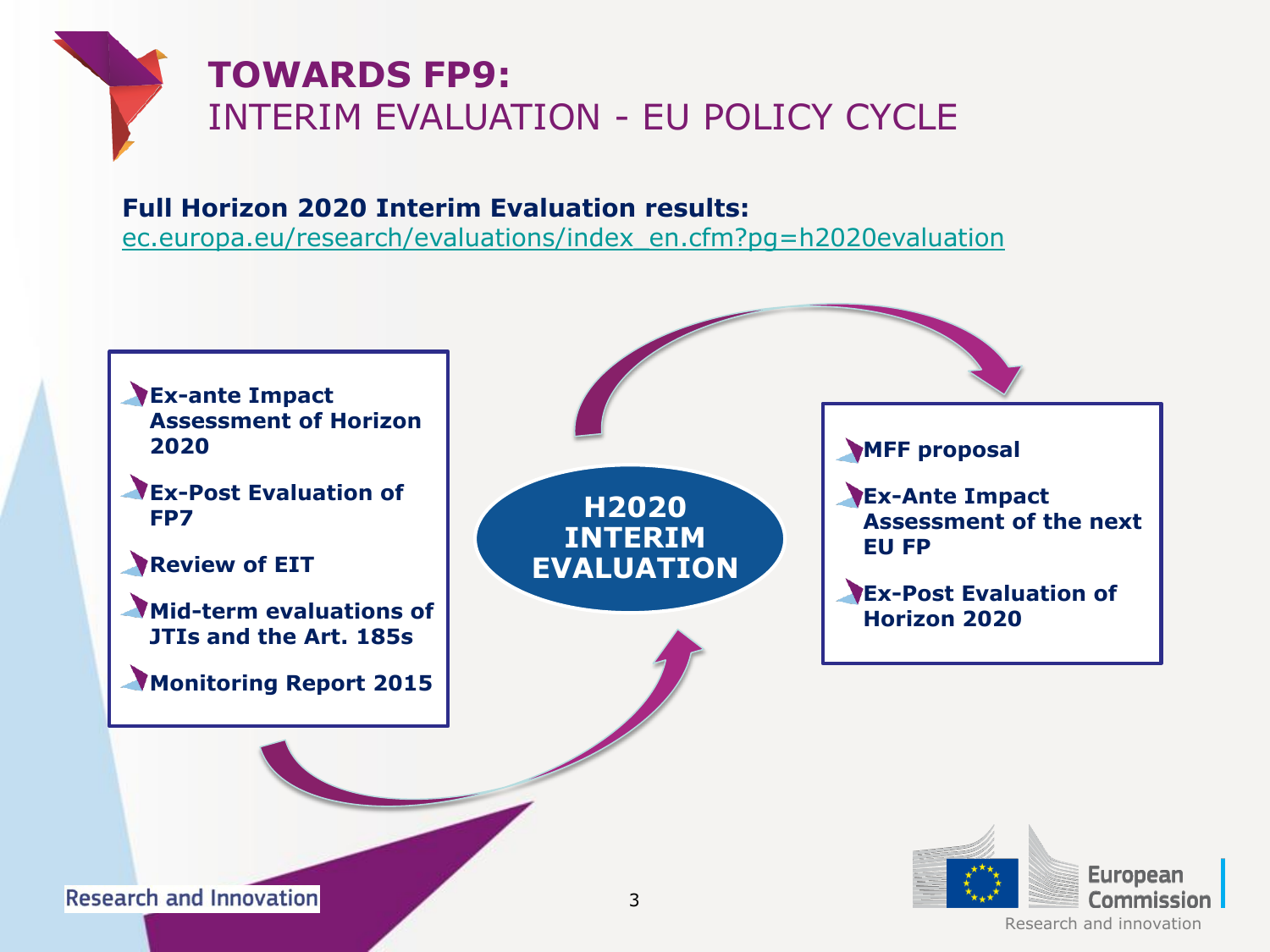# **Coherence**

**KEY FINDINGS:** No coherence issue is hampering SC1 from delivering on its objectives.

- It complements national and regional efforts in providing for the international collaborative dimension.
- It fosters alignment and development of common research agendas.

**THE STRENGTHS: SC1 provides leadership in international, global consortia of research funders, thereby preventing duplication of efforts on a global level.**

**THE BOTTLENECKS/WEAKNESSES: Lack of streamlined access to user-friendly exploitable internal (EU-funded health R&I outside of SC1) and external information (R&I spending and priorities at national and regional level).**



**Furonear**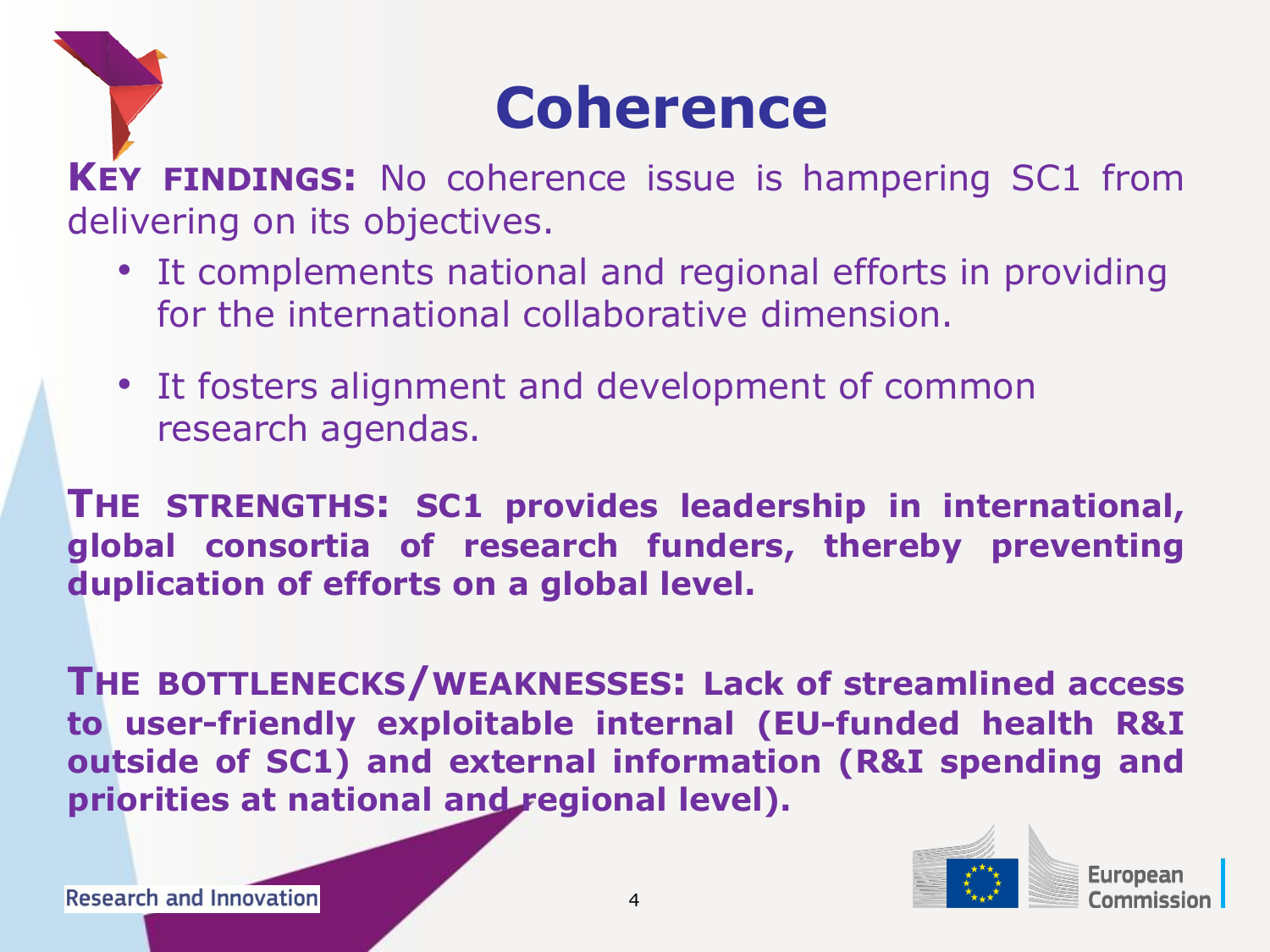

# **Effectiveness**

**KEY FINDINGS:** SC1 is right on track to deliver on its objectives.

**THE STRENGTHS:** The strengths lie in the SC1 contribution to

- **increasing knowledge with top scientific publications**
- **new and sustained collaborations**
- **leveraging research investments, stimulating innovation, production of patents, and creation of jobs and spin-off's**
- **influencing research policies, feeding into policymaking, and placing the EU a stronger global player in health R&Is**

#### **THE WEAKNESSES:**

• **Some difficulties were encountered for clinical studies.**



Europear <u>'ommicciol</u>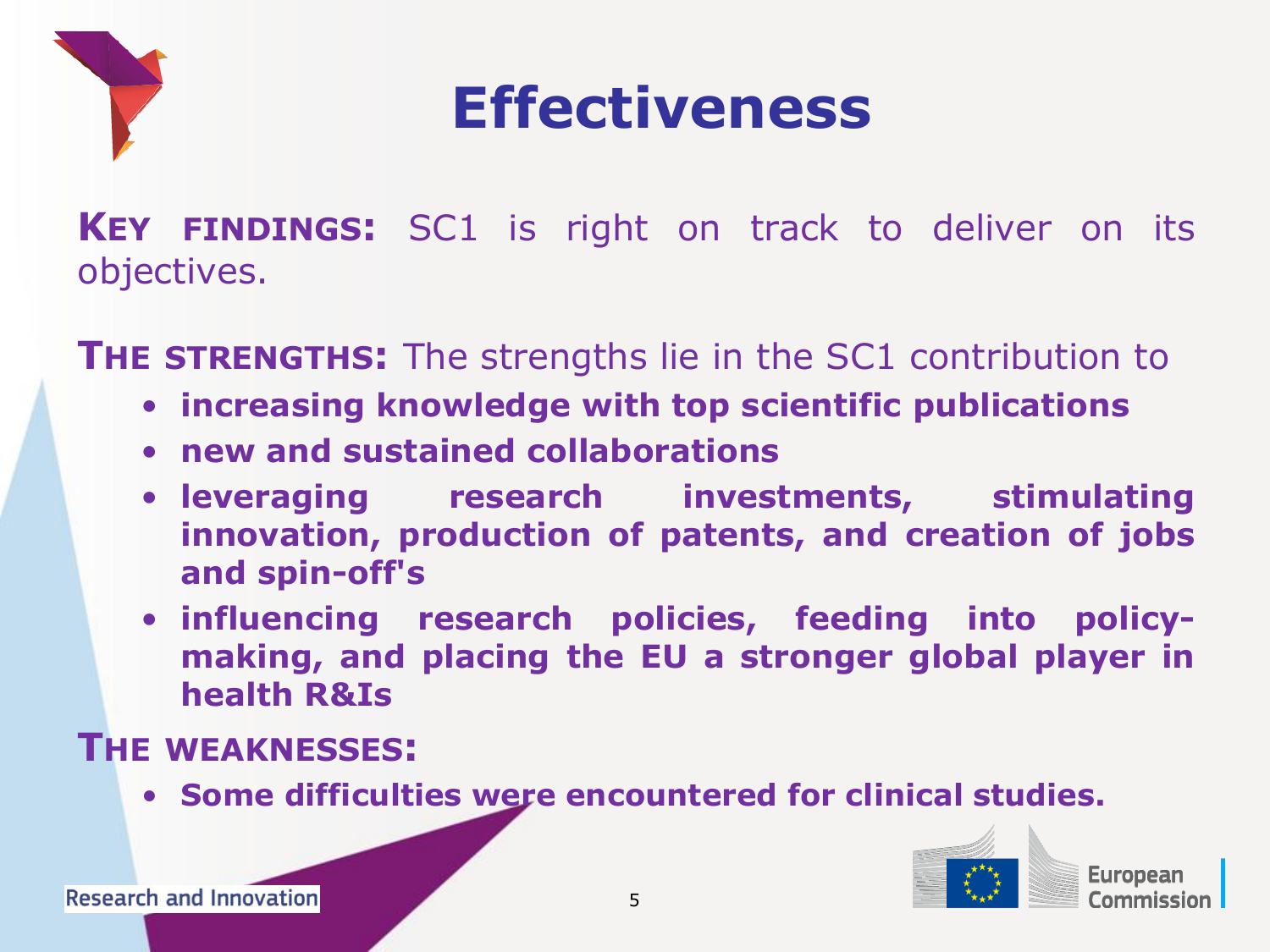# **Efficiency**

**KEY FINDINGS:** SC1 is a highly selective programme that implements an increasing budget with a constantly decreasing number of staff, and increasingly shorter time-to-grant and time-to-pay.

#### **THE STRENGTHS:**

- **simplification is well appreciated**
- **productivity in terms of scientific output is comparable to that of other leading international research programmes**
- **SC1 mobilises top players in academia and industry**

#### **THE BOTTLENECKS/WEAKNESSES:**

- **oversubscription triggers frustration in the scientific community**
- **participation of EU13 teams is low**
- **research results and project data should be monitored in more detail**

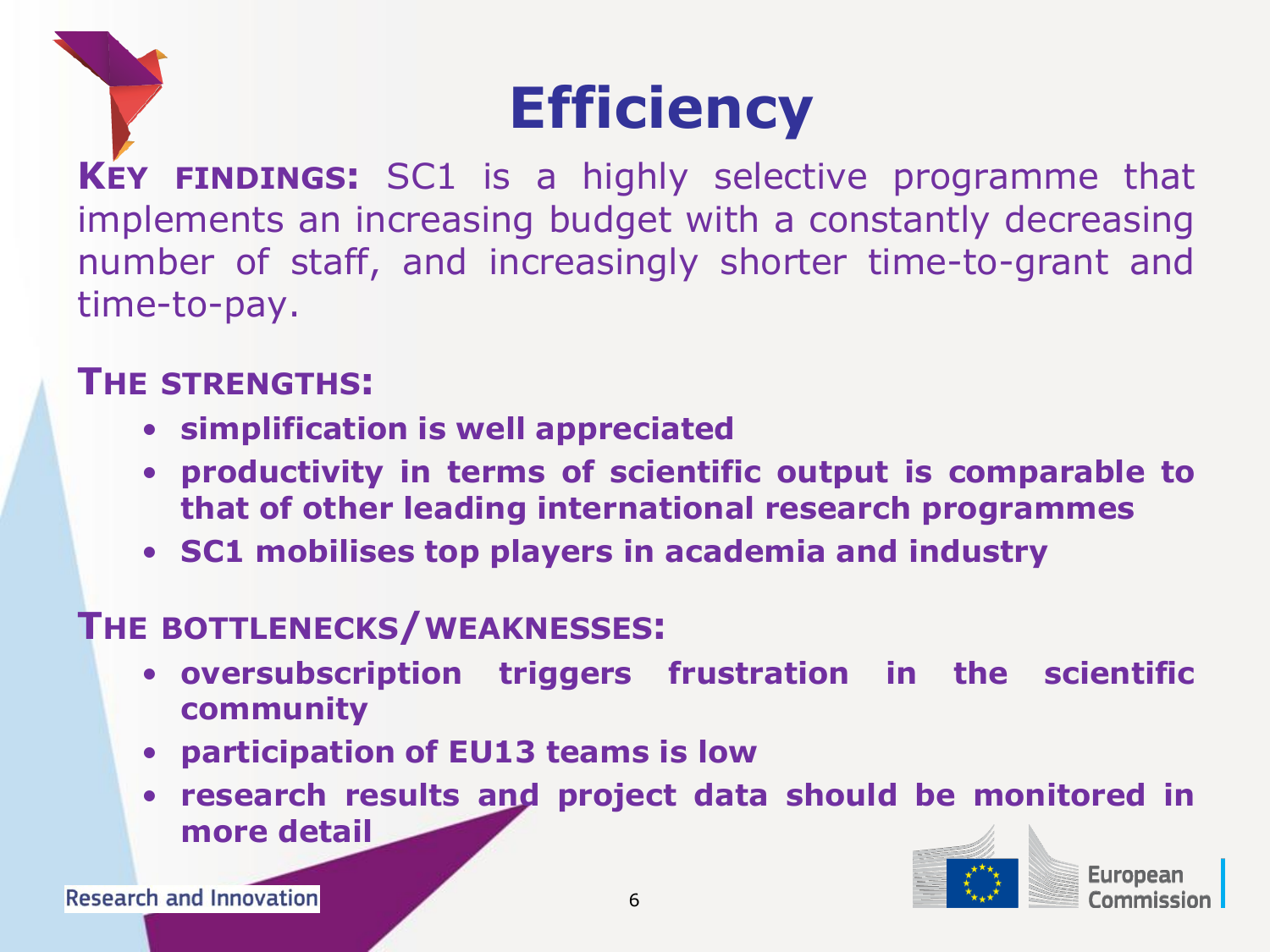



**KEY FINDINGS:** SC1 is relevant, suited to current challenges and consistent with its legal basis.

**THE STRENGTHS: SC1 is flexible enough to react to political, social and urgent public health developments.**

**THE WEAKNESSES: Some limitations are found in some areas in terms of translating research results into application in health care systems, on the market, and into society.**



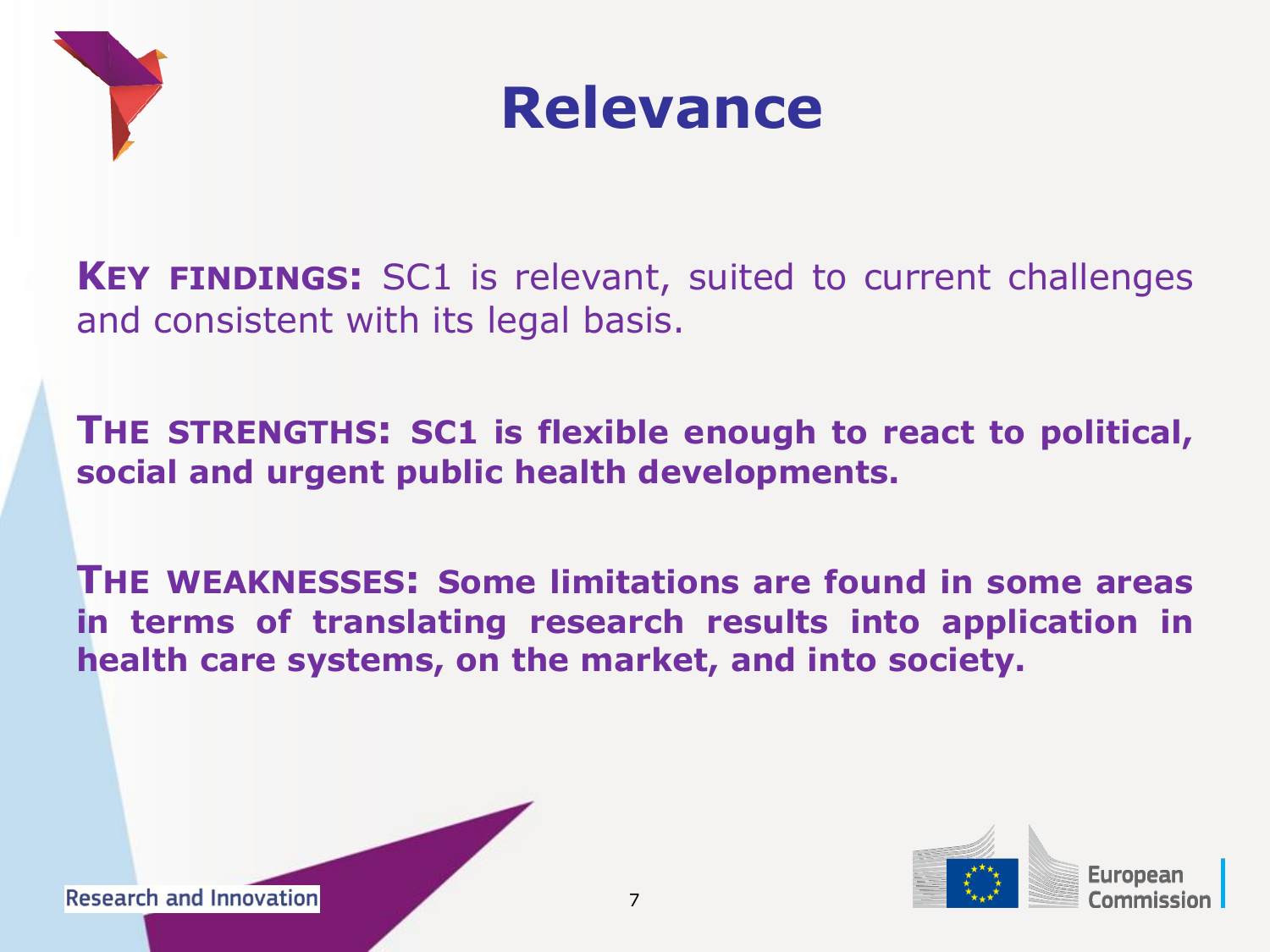

### **EU added value**

**KEY FINDINGS:** The main added value derives from

- transnational funding/cooperation
- the integration of relevant activities and participants
- concentration of European effort on few, but most relevant priorities that can only (or better) be tackled at a European (or global) level

#### **THE STRENGTHS:**

- **scale and scope of the activities funded**
- **transnational, inter-sectoral and interdisciplinary cooperation**
- **integration of different types of organisations;**
- **sustainable EU networks**
- **pooling of a critical mass of resources and research capacities**
- **coordination and/or integration of national and regional funding**

**BOTTLENECKS/WEAKNESSES**: **none identified.**



**Research and Innovation**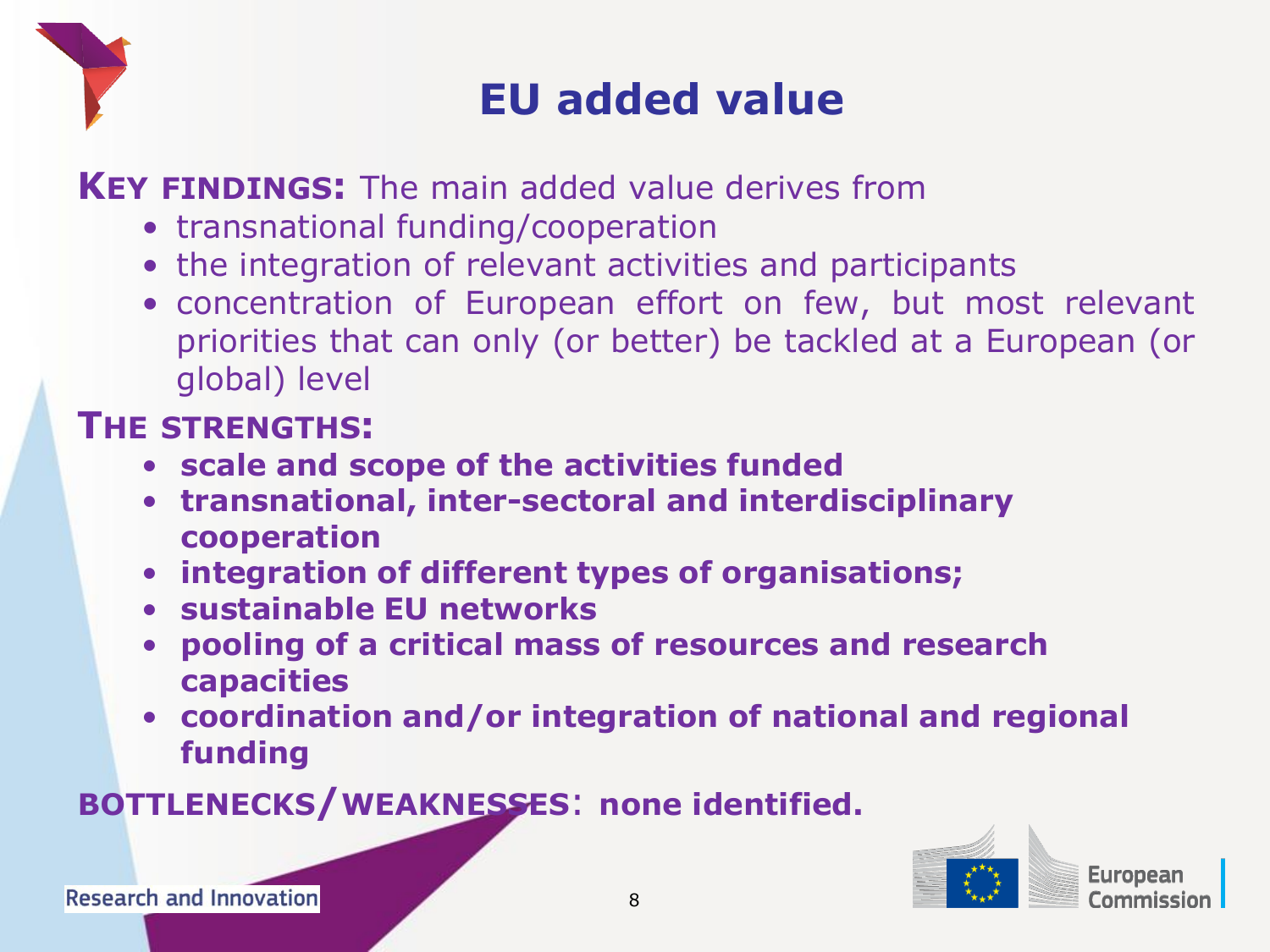

## **Conclusions of the SC1 interim evaluation**

- **clear signals as to SC1 being smoothly implemented, in spite of high response**
- **producing durable collaborations**
- **improving the research capabilities of its participants**
- **improving competitiveness of its industrial participants**
- **contributing to training students and researchers**
- **generating patents**
- **creating jobs and SMEs**

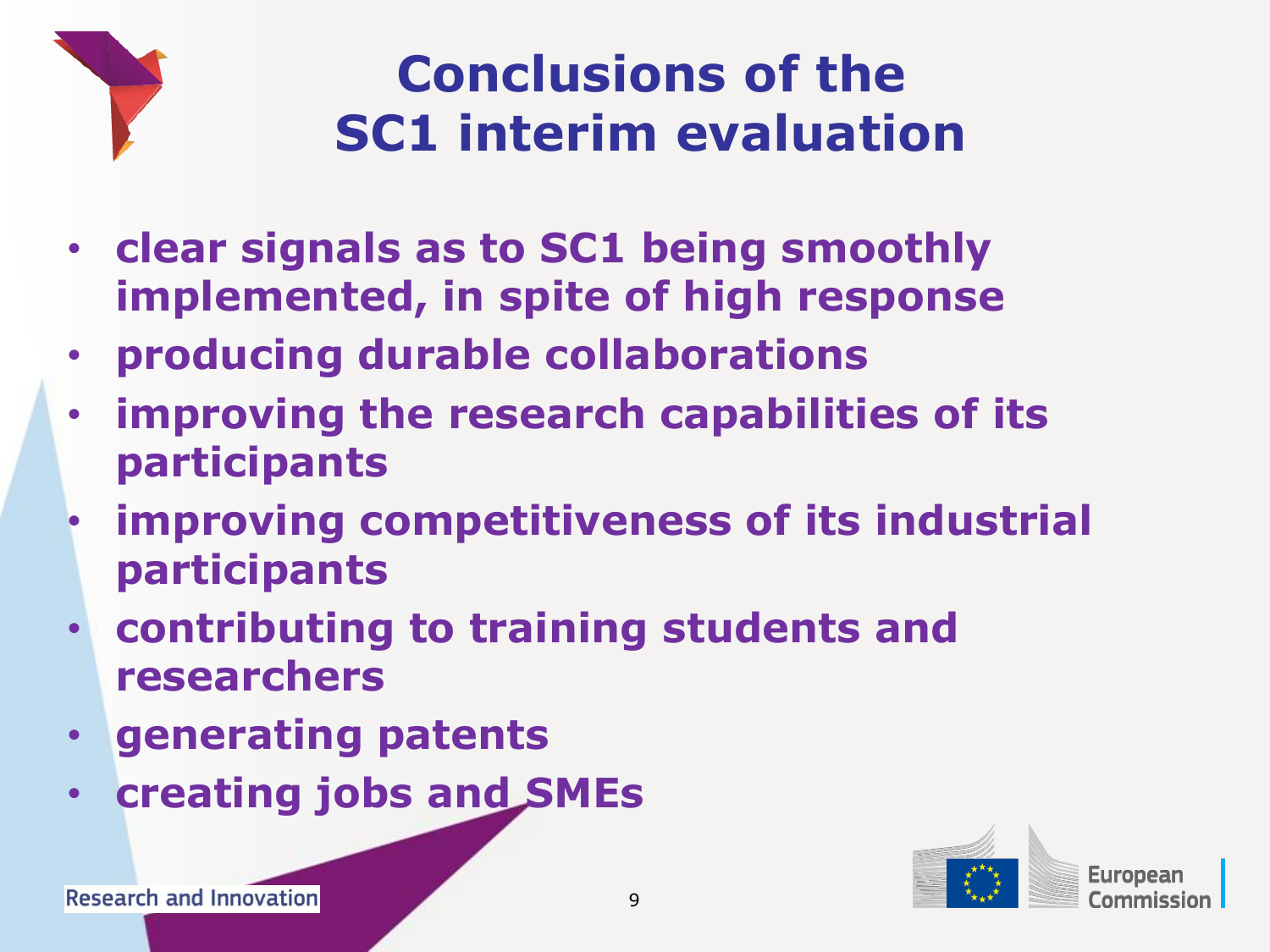

# **Conclusions (2)**

- **significantly adding to the stock of useful knowledge, notably to inform national and European policy-makers on public health issues and beyond**
- **producing new methodologies, guidelines, new diagnostic and therapeutic tools, while supporting their market potential.**
- **contributing to the achievement of ERA in health**
- **shaping Global, EU and national policies, while supporting standardisation and legislation**

**Accordingly, it is well on track to deliver on its short and longer term objectives**.

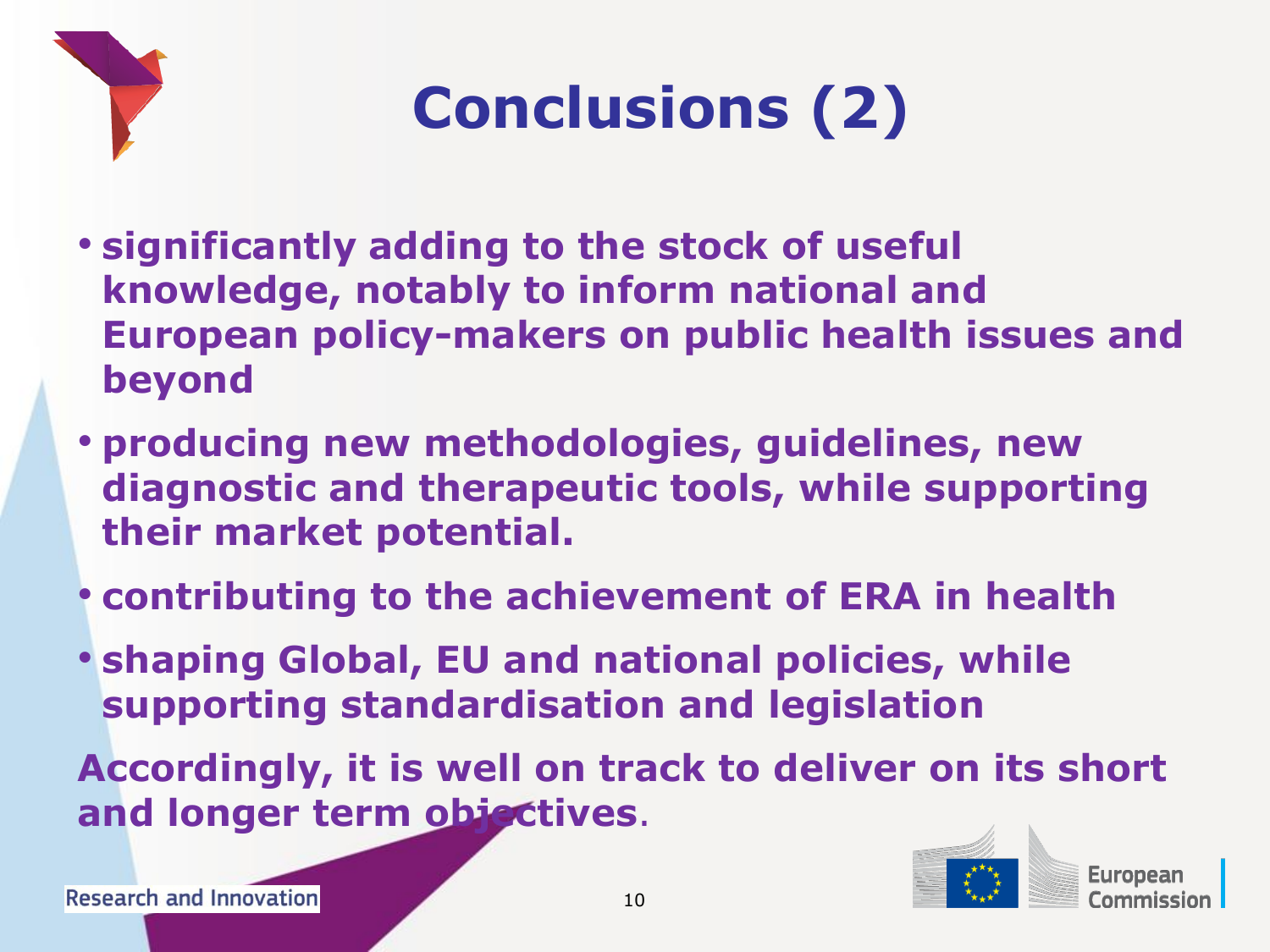

### **AND THE FINDINGS AT THE LEVEL OF H2020 ?**

### **KEY STRENGTHS**

**An attractive, simplified and well-performing programme,** highly relevant for stakeholders and societal needs.

On track to deliver **value for money** and **to meet its knowledge-creating objectives**. €

Strong **EU Added Value** through unique opportunities, competition & access to new knowledge.



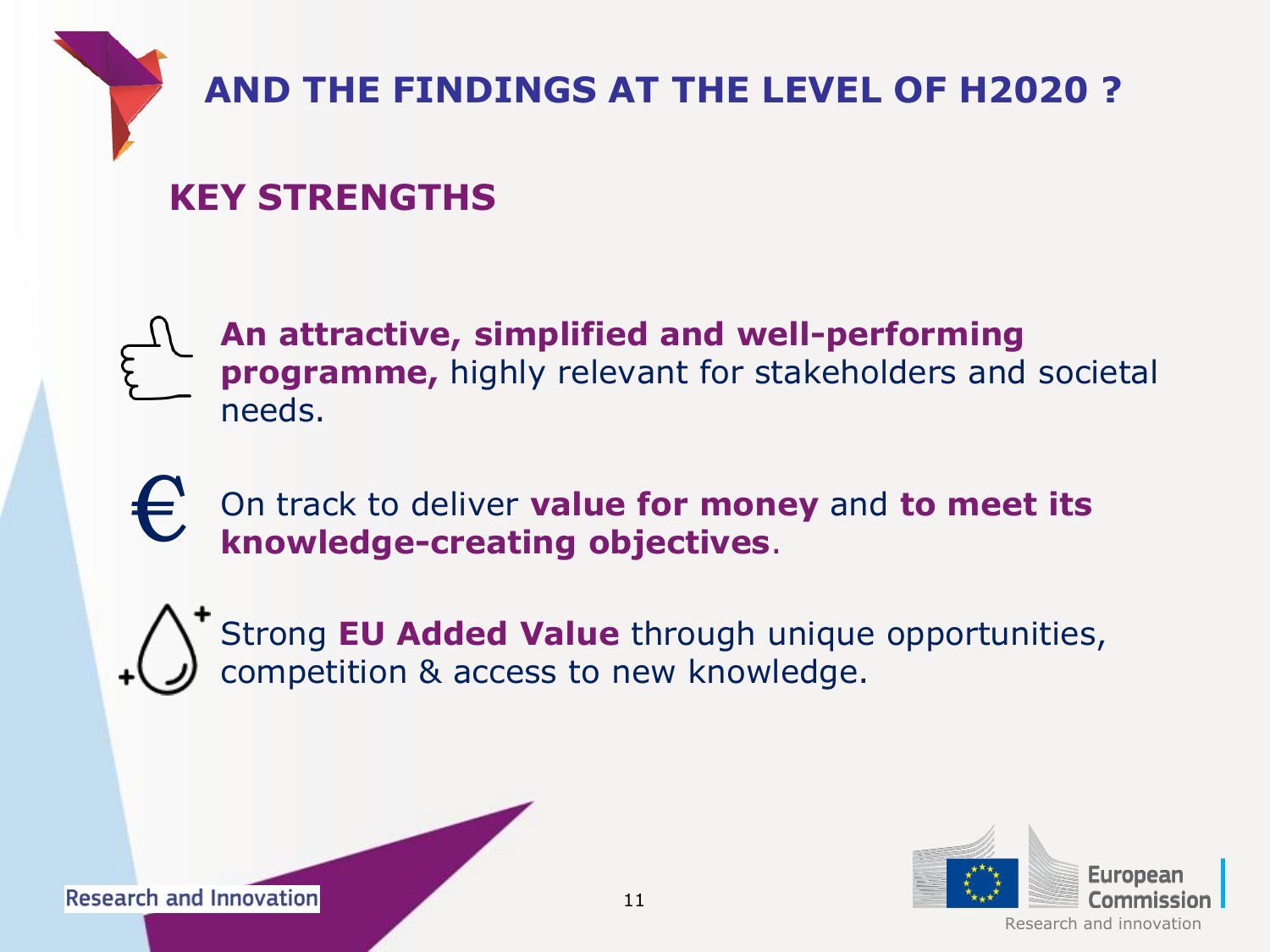

Key findings from the H2020 INTERIM EVALUATION

#### **KEY AREAS FOR IMPROVEMENT**

#### **Underfunding**

Has lower success rates than FP7, esp. for high quality proposals.

#### **Support for market-creating innovation**

Demonstrates potential for breakthrough, market-creating innovation, but it should be strengthened substantially.

#### **Greater outreach to civil society**



Should better explain the impacts of R&I, and involve even more the users & citizens in agenda-setting & implementation.



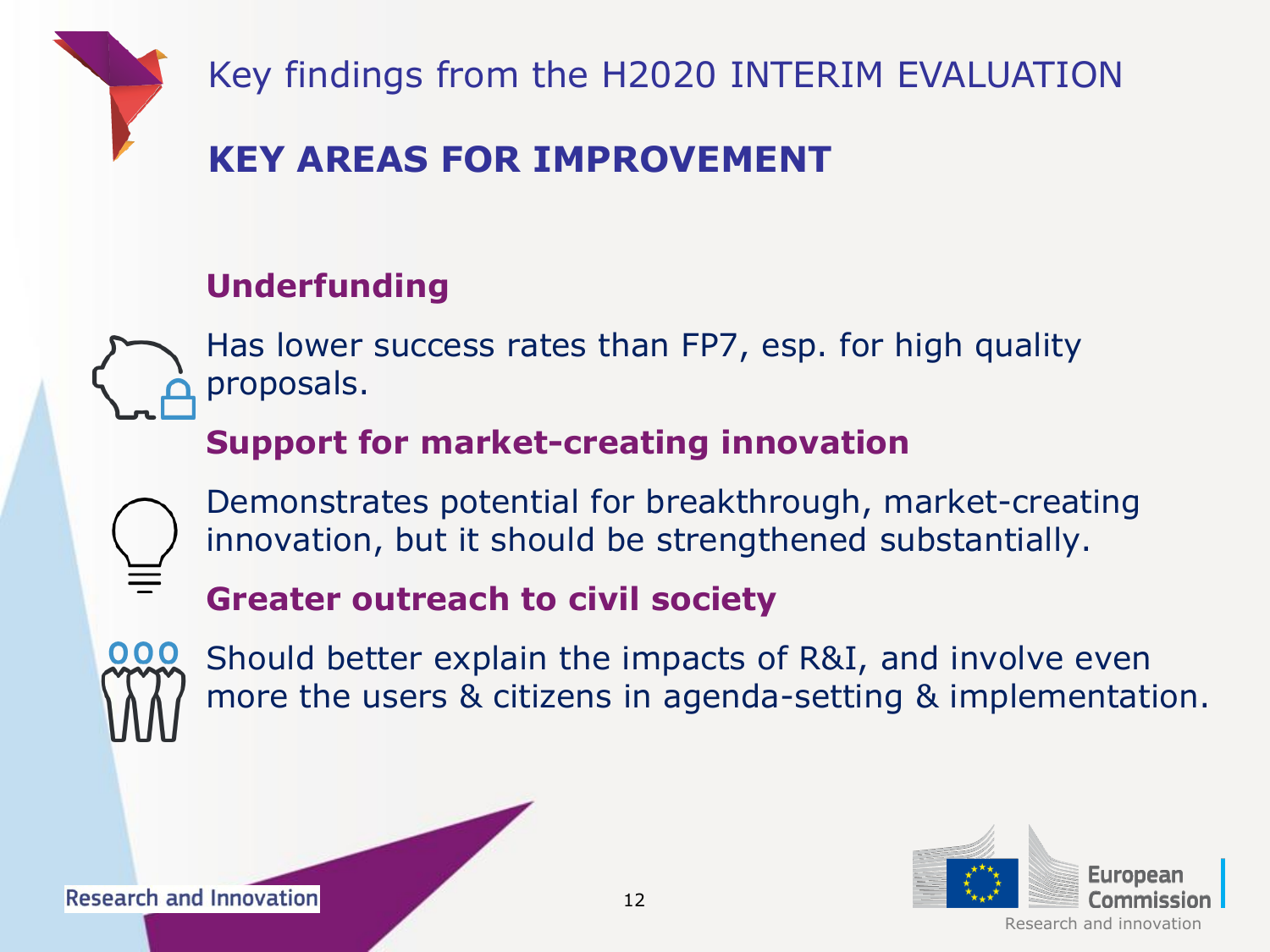**TOWARDS FP9:**  LAMY HIGH LEVEL GROUP

#### **Set up by Commission Decision in September 2016, in the context of the results of the Horizon 2020 interim evaluation, the Group's mandate was:**

- to formulate a vision for future EU research and innovation;
- to draw strategic recommendations on maximising the impact of EU R&I programmes in the future, i.e. how to fulfil that vision.

**Wide range of European stakeholder organisations and EU institutional actors were consulted for feedback in key questions.**



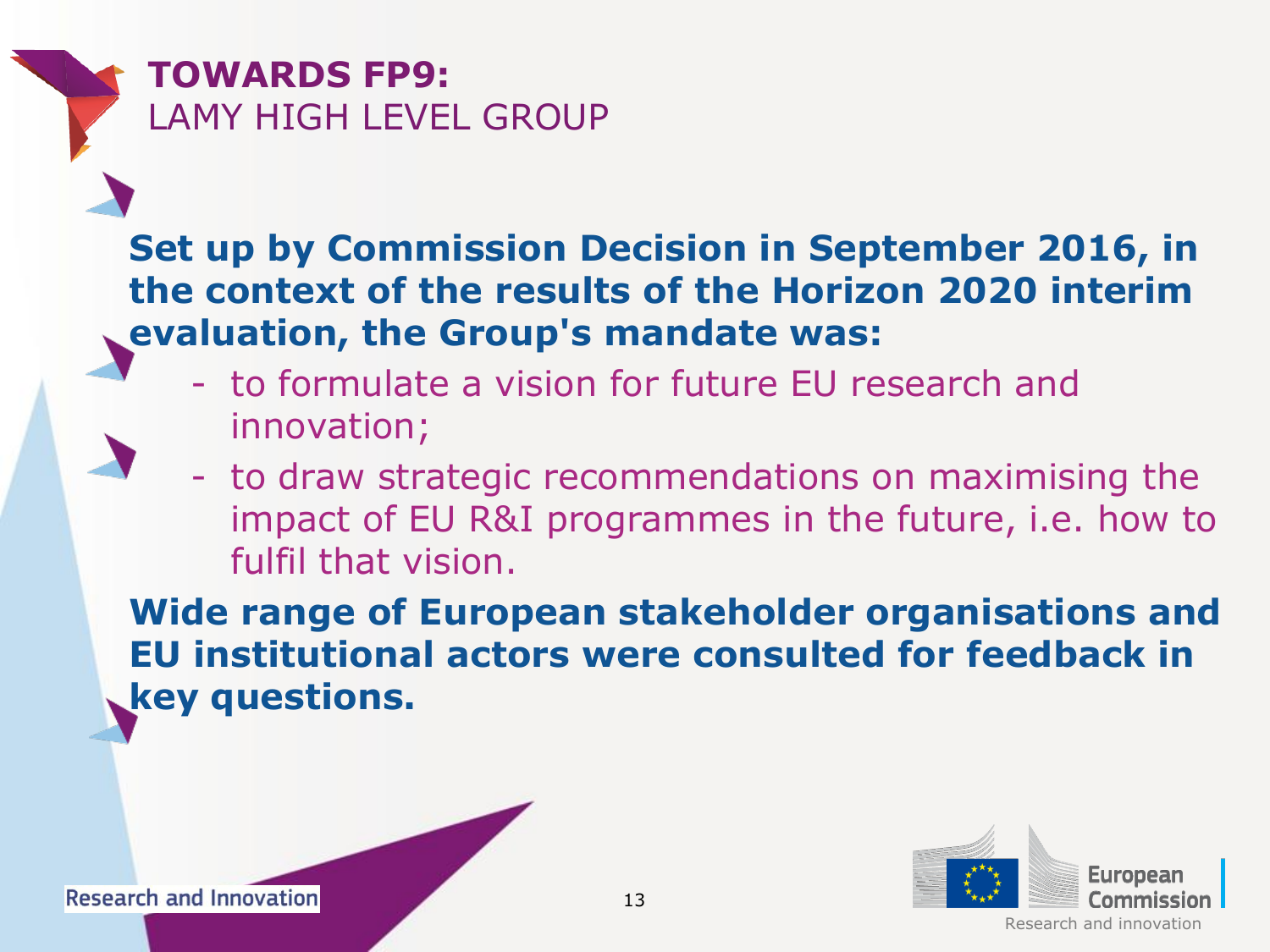#### **TOWARDS FP9:**  LAMY HIGH LEVEL GROUP

**Published on 3 July 2017 during 'R&I – Shaping our Future' conference in Brussels, the report 'LAB – FAB – APP: Investing in the European future we want' with 11 recommendations and accompanying actions is available at: [https://ec.europa.eu/research/evaluations/in](https://ec.europa.eu/research/evaluations/index_en.cfm?pg=hlg) [dex\\_en.cfm?pg=hlg](https://ec.europa.eu/research/evaluations/index_en.cfm?pg=hlg)**

**Members of the High Level Group will act as ambassadors for the recommendations during the months ahead (a follow-up meeting is scheduled for January 2018).**



#### **Investing in the European** future we want

Report of the independent High Level Group on maximising the impact of **EU Research & Innovation Programmes** 



**Research and Innovation**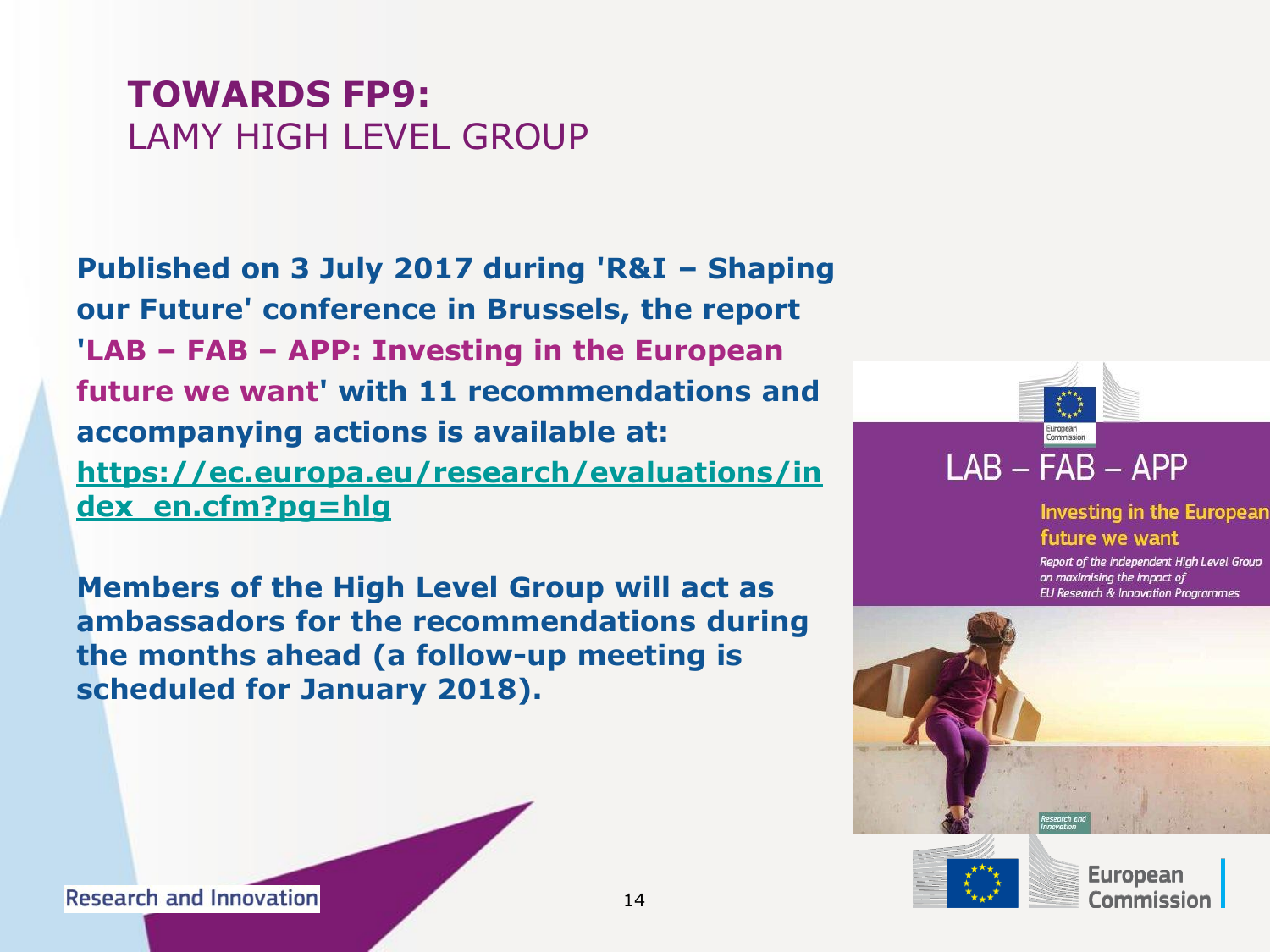#### **TOWARDS FP9:**

LAMY HIGH LEVEL GROUP's 11 recommendations

- **1. Prioritise research and innovation in EU and national budgets**
- **2. Build a true EU innovation policy that creates future markets**
- **3. Educate for the future and invest in people who will make the change**
- **4. Design the EU R&I programme for greater impact**
- **5. Adopt a mission-oriented, impact-focused approach to address global challenges**
- **6. Rationalise the EU funding landscape and achieve synergy with structural funds**
- **7. Simplify further**
- **8. Mobilise and involve citizens**
- **9. Better align EU and national R&I investment**

**10. Make international R&I cooperation a trademark of EU research and innovation**

**11. Capture and better communicate impact**



**Research and Innovation**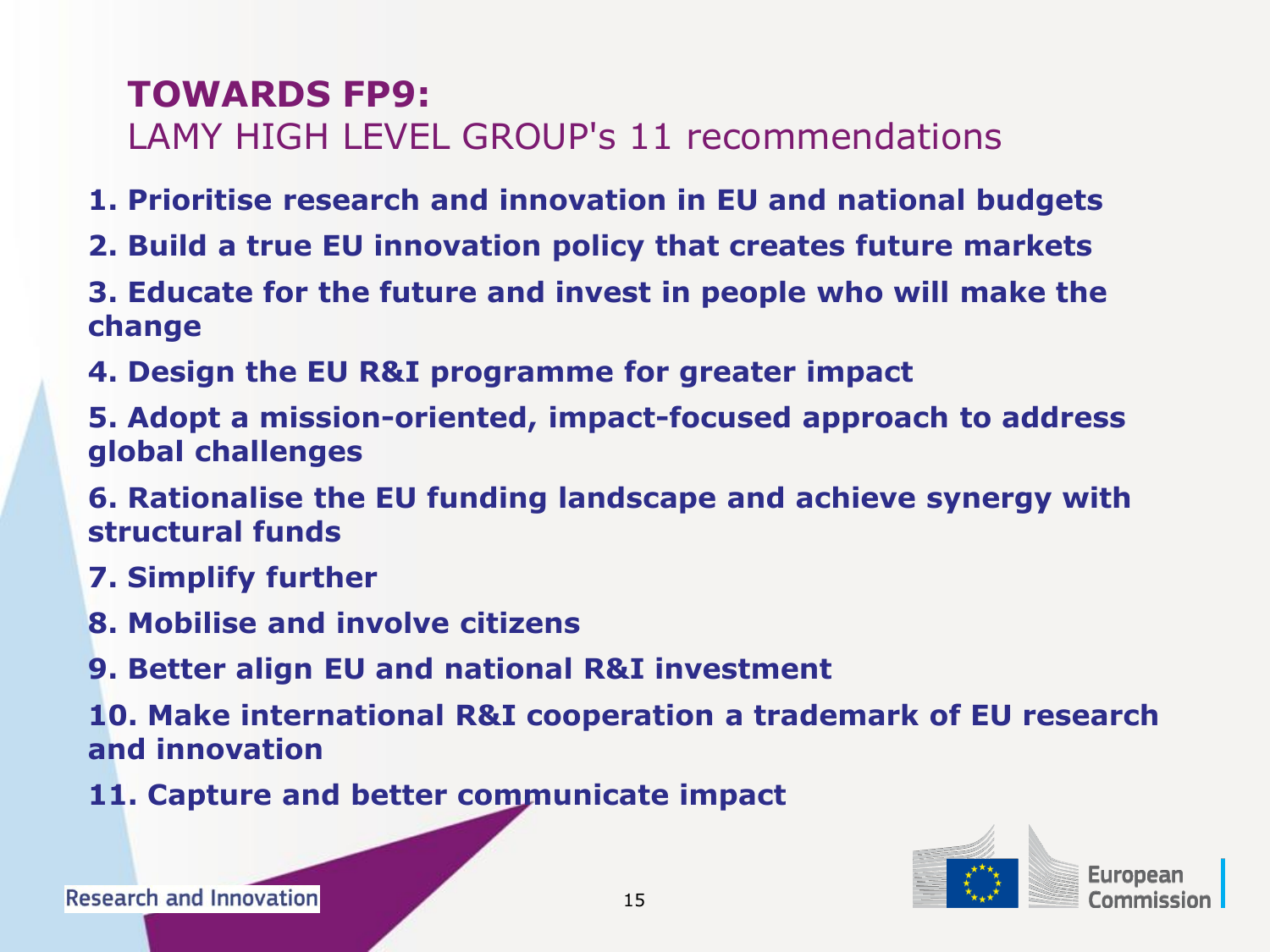|            | <b>AND WHERE DO WE GO FROM HERE?</b><br><b>TOWARDS FP9</b>                                                                                                                                                                                                                                                                                                                    |
|------------|-------------------------------------------------------------------------------------------------------------------------------------------------------------------------------------------------------------------------------------------------------------------------------------------------------------------------------------------------------------------------------|
| 2017       |                                                                                                                                                                                                                                                                                                                                                                               |
| Q4         | • H2020 Work Programme 2018-2020 integrating main findings from<br>the Interim Evaluation<br>• Publication of Commission Communication on:<br>• Overall conclusions on the evaluation results;<br>• State of implementation of the FP7 ex-post HLEG<br>recommendations;<br>• Response to High Level Group recommendations;<br>• Messages on Art. 185 and Art. 187 initiatives |
| 2018       |                                                                                                                                                                                                                                                                                                                                                                               |
| <b>Mid</b> | Next Multiannual Financial Framework Commission proposal                                                                                                                                                                                                                                                                                                                      |
|            | Commission proposal tabled for the next Framework Programme &<br>accompanying Impact Assessment                                                                                                                                                                                                                                                                               |
| 2019       |                                                                                                                                                                                                                                                                                                                                                                               |
|            | European Parliament elections, appointment of the new Commission                                                                                                                                                                                                                                                                                                              |
| 2021       |                                                                                                                                                                                                                                                                                                                                                                               |
|            | Launch of the 9th Framework Programme                                                                                                                                                                                                                                                                                                                                         |
|            | <b>Research and Innovation</b><br>16<br>Research and innovation                                                                                                                                                                                                                                                                                                               |